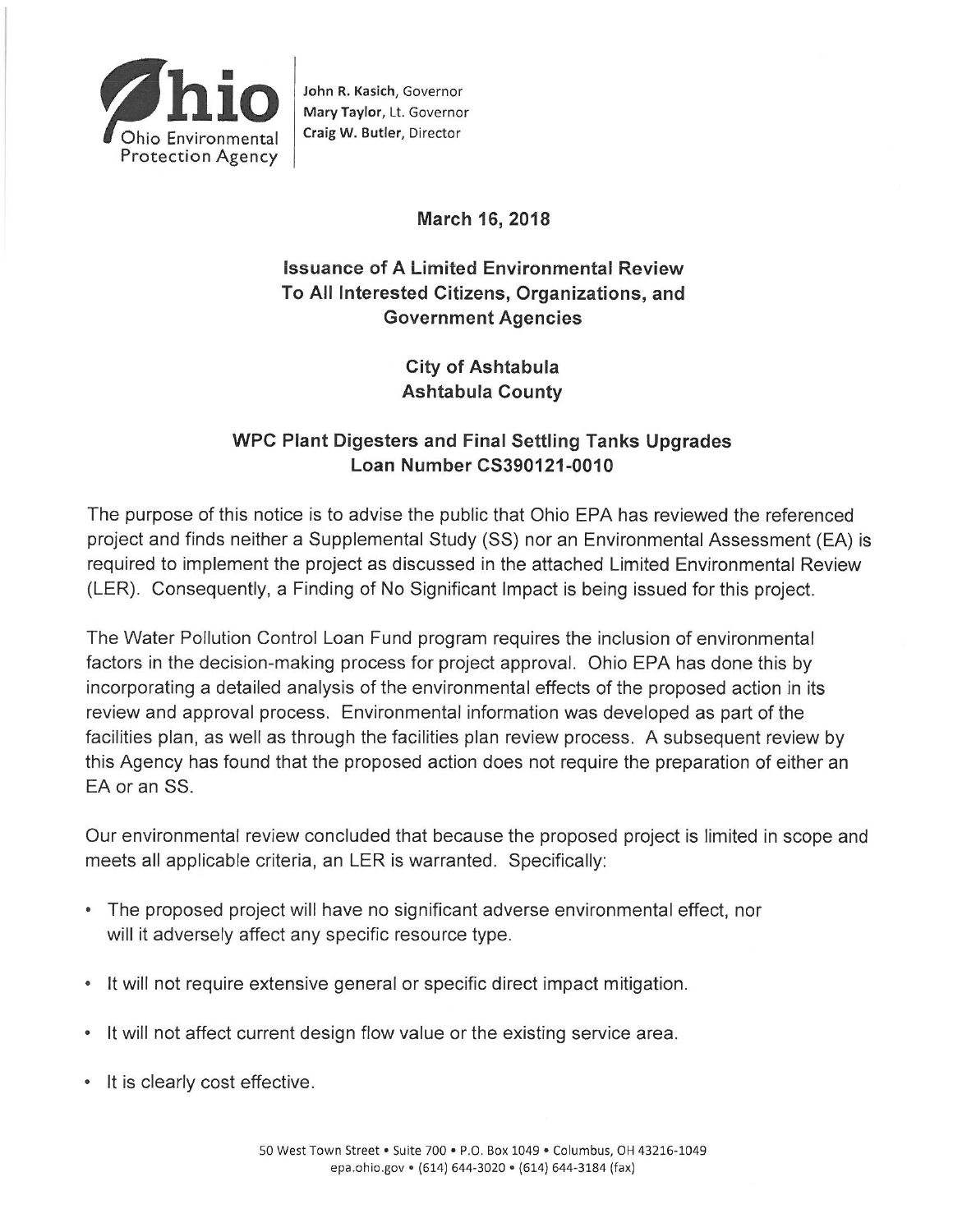• It is not controversial.

• It will not result in an increase in the volume of discharge or loading of pollutants to receiving water or increase the withdrawal of additional water supplies.

The LER presents additional information on the proposed project, costs and the basis for our decision. Further information can be obtained by calling or writing the contact person listed on the back of the LER.

Upon issuance of this determination, loan award may proceed without being subject to further environmental review or public comment, unless information is provided which determines that environmental conditions on the proposed projects have changed significantly.

Sincerely,

and the property Rouch, Assistant Chief<br>Division of Environmental & Financial Assistance

Attachment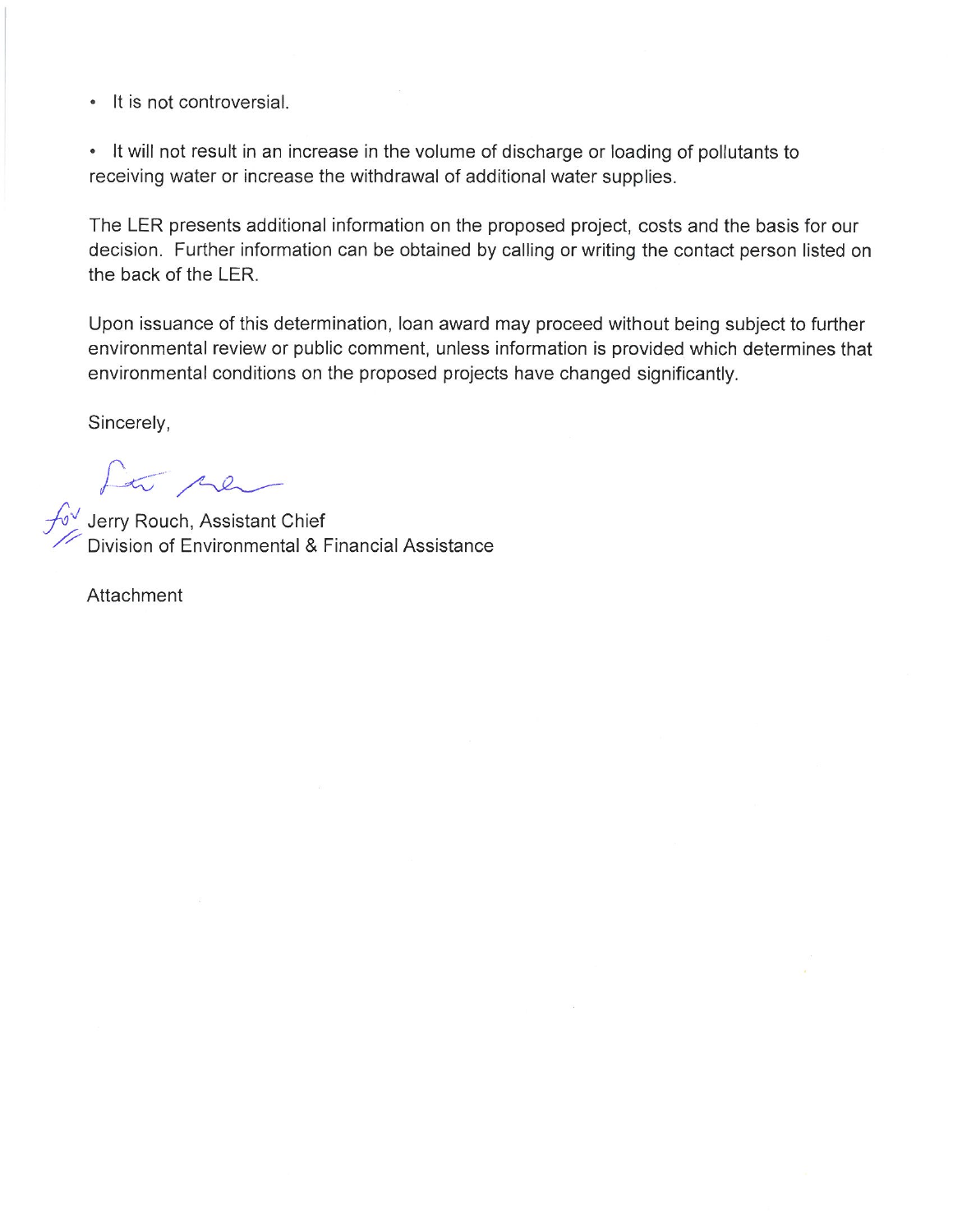**LIMITED ENVIRONMENTAL REVIEW For City of Ashtabula Ashtabula County**

**WPC Plant Digesters and Final Settling Tanks Upgrades Loan Number CS390121-0010**

**Applicant: Mr. James Timonere, City Manager City of Ashtabula 4717 Main Avenue Ashtabula, OH 44004**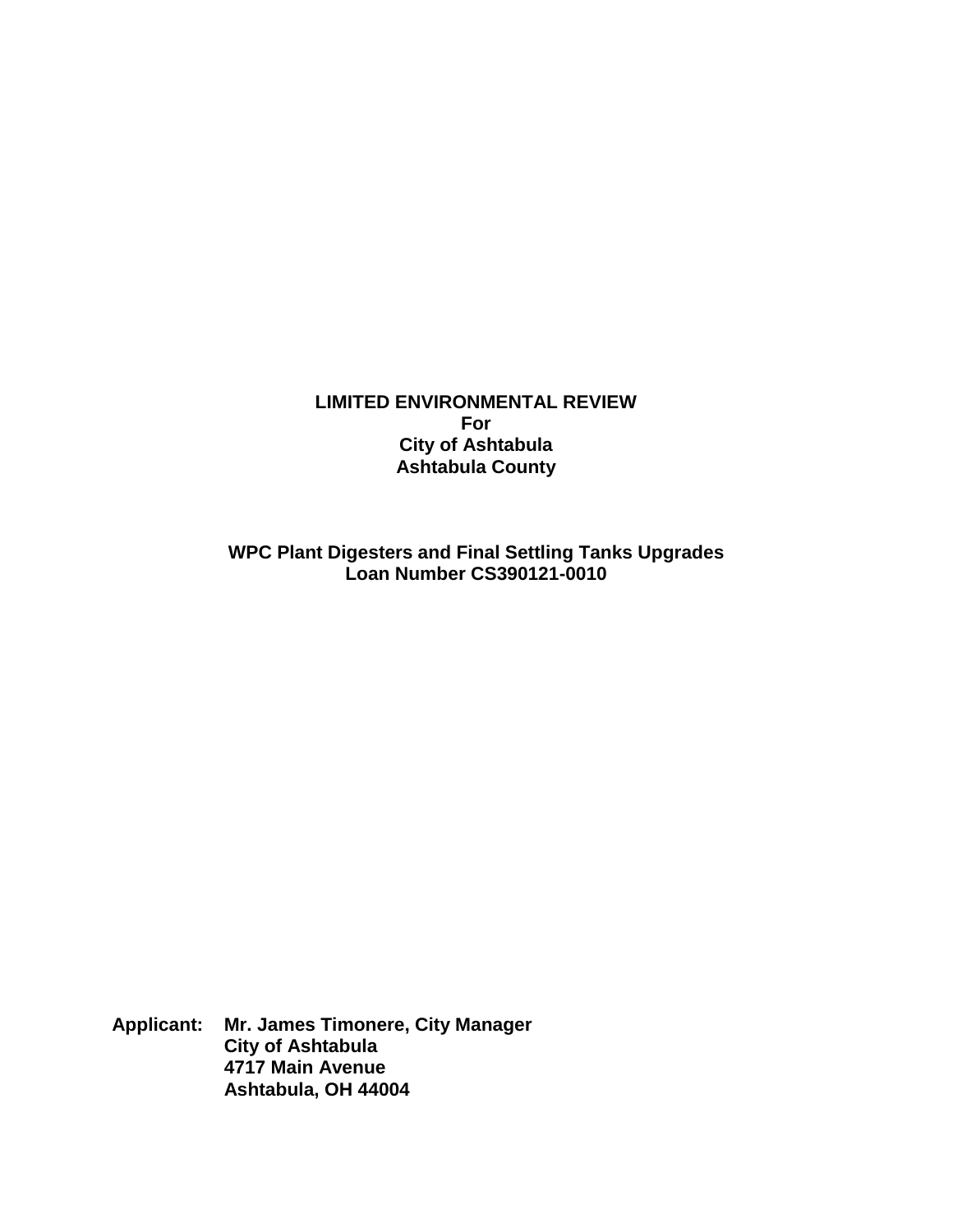#### **Existing Need**

The City Ashtabula, in Ashtabula County, is requesting loan through Ohio's Water Pollution Control Loan Fund (WPCLF) to finance construction activities associated with the Water Pollution Control (WPC) Plant Digesters and Final Settling Tanks Upgrades project, here forward referred to as the WPC Digesters project. The project is needed to provide the City's wastewater treatment plant with the necessary upgrades to Primary Digester #3 for proper operation of the facility and to comply with the National Pollutant Discharge Elimination System (NPDES) permit. These upgrades will allow the City's wastewater treatment plant to meet its requirements for anaerobic sludge digestion.

Upgrades at the treatment plant have been under consideration over the last few years. During an inspection in July 2014, Ohio EPA's district office inspector identified several violations and critical concerns with the operation of the plant. Critical upgrades are required to ensure the plant operates safely and effectively. In addition to this project, upgrades are already taking place with the disinfection system, facility-wide electrical system, settling tanks, and sludge collection equipment.

The plant is located near the Lake Erie shoreline and the Ashtabula River and discharges to Lake Erie. Construction of the two primary digesters and one secondary digester began in 1951. Each digester is a concrete structure with a volume of 87,000 cubic feet. The digesters are utilized to break down organic matter present in the sewage sludge. The project will take place within the confines of the wastewater treatment plant (WWTP).

No increase in capacity or discharge limits will occur as a result of the proposed project. The 20-year facility plan updated in 2008 projects very little if any growth within the service area.

The total cost of the WPC Digesters project is \$1,717,510. The City of Ashtabula is anticipating an April 2018 WPCLF loan, with construction scheduled to be completed in ten months.

### **Project Description**

This project includes a portion of the necessary upgrades to the City of Ashtabula's treatment plant as identified by an Ohio EPA inspection. The poor condition of the plant due to age necessitated that the City perform a thorough evaluation of the plant and develop a plan to address deficiencies in its operation. The initial plant evaluation, entitled *City of Ashtabula Water Pollution Control Facility Evaluation – Evaluation of the Existing WPC Treatment Plant, Recommended Repairs and Improvement,* was submitted to Ohio EPA on September 30, 2015. Within the evaluation report the recommended digester rehabilitation/repairs included cleaning the digesters to evaluate the digester cover condition, replacement of sludge and gas piping, valves, heater/heat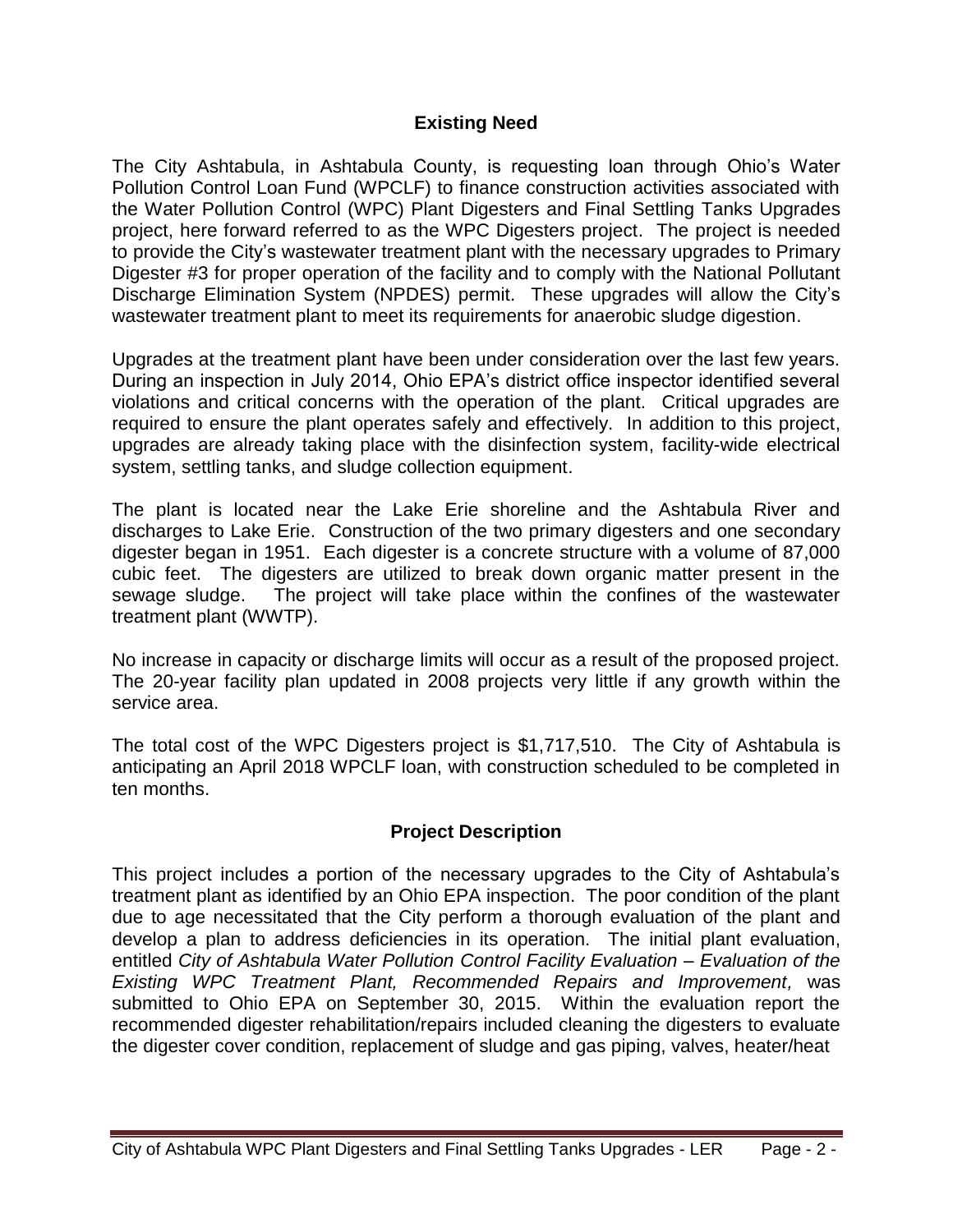exchangers, and the gas safety equipment and installation of a mixing system for the primary digesters. A number of the recommended repairs have already taken place using monies from the City's Water Pollution Control Operating Budget.

The improvements falling under this project will occur on existing units throughout the plant and are listed below:

- Cleaning of Primary Digester #3, including: interior walls, interior piping and supports, floor, sump and ceiling.
- Cover rehabilitation of Primary Digester #3, including: painting of digester cover, removal of abandoned Perth Gas Mixing System, and resetting of cover.
- Piping replacement, including: digester gas piping meters and vents, supernatant piping, sludge piping, digester interior piping, HVAC piping, sludge sample piping, and roof drain piping.
- Replacement of new non-gas plug valves and valve appurtenances.
- Replacement of new gas plug valves and valve appurtenances.
- Replacement of new non-gas check valves and valve appurtenances.
- Replacement of new makeup air heating and dehumidifying unit, including ducts, piping, foundation, support structure and controls.
- Electrical improvements, including replacement of devices at the digester control building, administration building, and raw sludge building.
- Installation of a new stone access drive, including erosion and sediment controls, drainage improvements, and repairs to existing pavement.
- Bid Alternate Primary Digester #3 Cover Replacement, including Duo-Deck Floating Cover, slide guides, and painting.
- Bid Alternate Heater/Heat Exchanger for Primary Digester #3, including replacement of heater/heat exchanger, water and gas line modifications, flue/stack modifications, and control wiring.
- Bid Alternate Building Modifications, including isolation of the gas metering room, and various digester tank and control building repairs.
- Bid Alternate Gas Safety Equipment, including replacement of drip traps, accumulators, flame traps, ignitors, flame cells, gauges, and buried piping.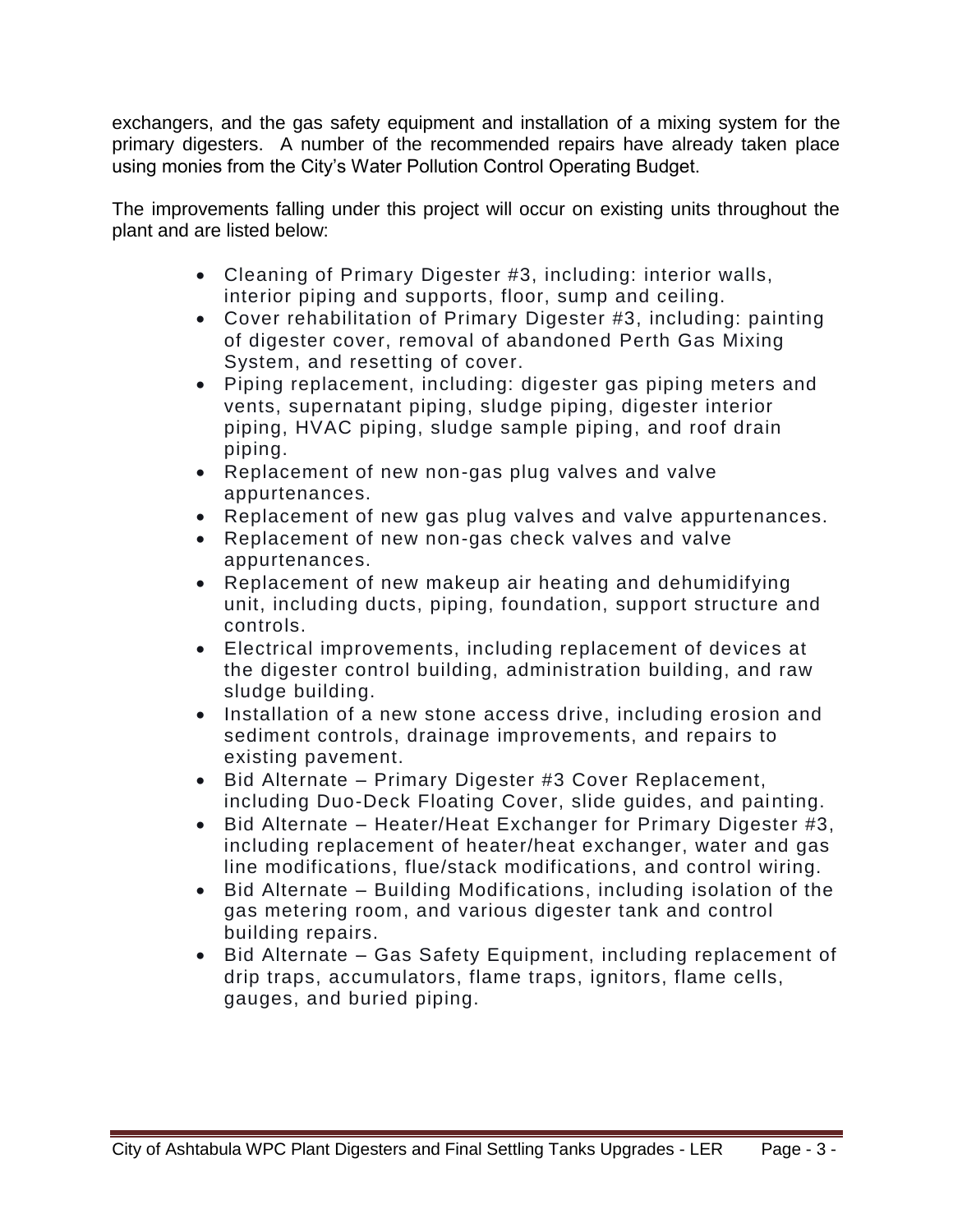#### **Implementation**

The total cost of the WPC Digesters project is \$1,717,510. The City of Ashtabula has been awarded \$585,000 in Community Development Block Grant (CDBG) funds to help with project funding. The City proposes to finance the \$1,132,510 balance of the project costs through the WPCLF, which is administered by Ohio EPA's Division of Environmental and Financial Assistance. The project service area qualifies for the standard WPCLF below-market interest rate on 20-year loans (1.95 percent for March 2018), which is adjusted monthly to reflect market conditions. Borrowing \$1,132,510 at 1.95 percent will save the City of Ashtabula approximately \$169,000 over the life of the loan compared to the current market rate of 3.2 percent.

The City of Ashtabula has a population of approximately 18,663, and a median household income (MHI) of \$28,265, according to the 2011-2015 American Community Survey. The average 2-month sewer bill for a household in the City of Ashtabula is approximately \$49.40, or \$296.40 annually, which represents 1.03 percent of the MHI. This rate reflects a 1.8 percent increase that is scheduled to take effect June 1, 2018, as well as administrative and capital debt fees. An additional increase of 1.8 percent is scheduled for June 1, 2019. This increase would raise rates to \$300.35 annually, or 1.4 percent of MHI. These rates are considered affordable.

### **Public Participation**

The project has been discussed at several City of Ashtabula Council meetings that are open to the public. Furthermore, multiple articles about the project have appeared in the local newspaper. There is no record of public opposition to this project. Ohio EPA will provide a copy of its Limited Environmental Review (LER) decision and Finding of No Significant Impact for this project to interested parties upon request. Additionally, this document will be posted on the City of Ashtabula and Ohio EPA websites.

#### **Conclusion**

The proposed project meets the project type criteria for a Limited Environmental Review; namely, it is an action in a sewered community for the upgrade of existing structures within existing facilities. Furthermore, the project meets the other qualifying criteria for a LER; specifically, the proposed project:

• *Will have no adverse environmental effect and will require no specific impact mitigation,* as there are no known sensitive environmental resources within the proposed project area. The proposed project activities include the upgrades to and replacement of existing structures within the previously-disturbed footprint of the existing plant. There will be no significant adverse effects as a result of project implementation, or the need for any additional mitigation measures beyond typical erosion control and construction best management practices;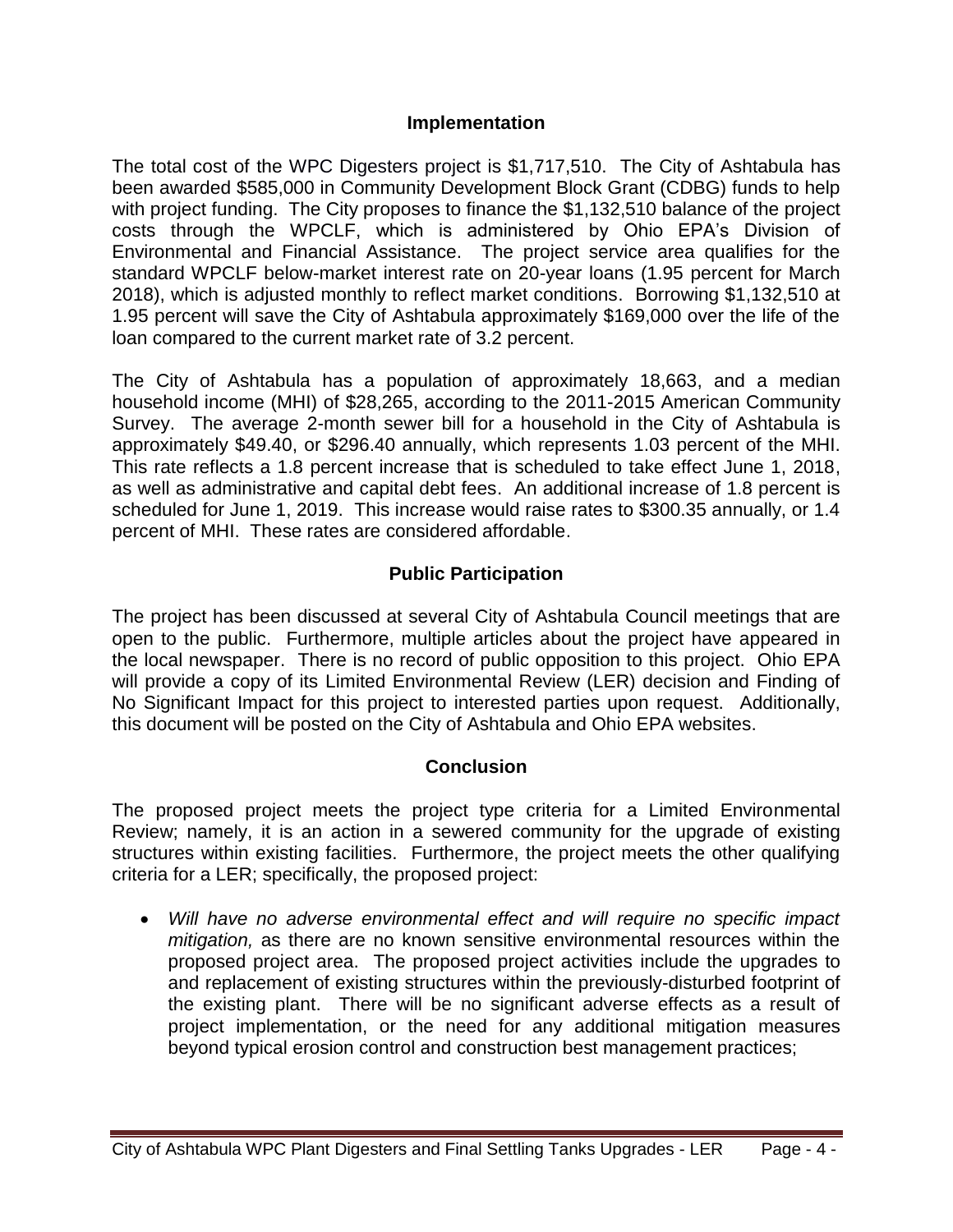- *Will have no effect on high-value environmental resources,* as construction will take place only within the existing treatment plant, where no high-value resources are present, or close at hand;
- *Is cost-effective,* as there are no meaningful alternatives to the proposed action and the project will be financed through the WPCLF and save approximately \$169,000 in interest payments over conventional financing. Furthermore, the project is scheduled to receive a \$585,000 CDBG grant to further reduce project costs;
- *Is not a controversial action,* as there is no known opposition to the proposed project and the cost of the project is not overly burdensome to ratepayers;
- *Does not create a new, or relocate an existing, discharge to surface or ground waters,* since the project only involves upgrades to and replacement of structures and equipment related to functions of the existing treatment plant;
- *Will not result in substantial increases in the volume of discharge or loading of pollutants from an existing source or from new facilities to receiving waters,* since the proposed project does not involve any change in pollutant loadings, discharges, or other activities that might increase system capacity. Rather, it proposes upgrades to and replacement of the existing settling tanks and digesters that will allow the treatment plant to operate efficiently, and;
- *Will not provide capacity to serve a population substantially greater than the existing population,* since the project is not related to serving new growth or increasing capacity at the WWTP.

In summary, the planning activities for the project have identified no potentiallysignificant adverse impacts. The project is expected to have no significant shortterm or long-term adverse impacts on the quality of the human environment, or on sensitive resources (surface water, ground water, air quality, floodplains, wetlands, riparian areas, prime or unique agricultural lands, aquifer recharge zones, archaeologically or historically significant sites, federal or statedesignated wild, scenic or recreational rivers, federal or state-designated wildlife areas, or threatened or endangered species). Typical construction impacts, such as noise, dust, and exhaust fumes, will be short-term and addressed through the use of standard best management practices.

The proposed project is a cost-effective way to address necessary upgrades to the existing primary digester, piping and electrical systems. Once implemented, it will help to maintain the satisfactory operation of the existing wastewater treatment plant, thereby protecting public health. Also, by using WPCLF low interest financing and a CDBG grant, the City of Ashtabula has minimized the project cost.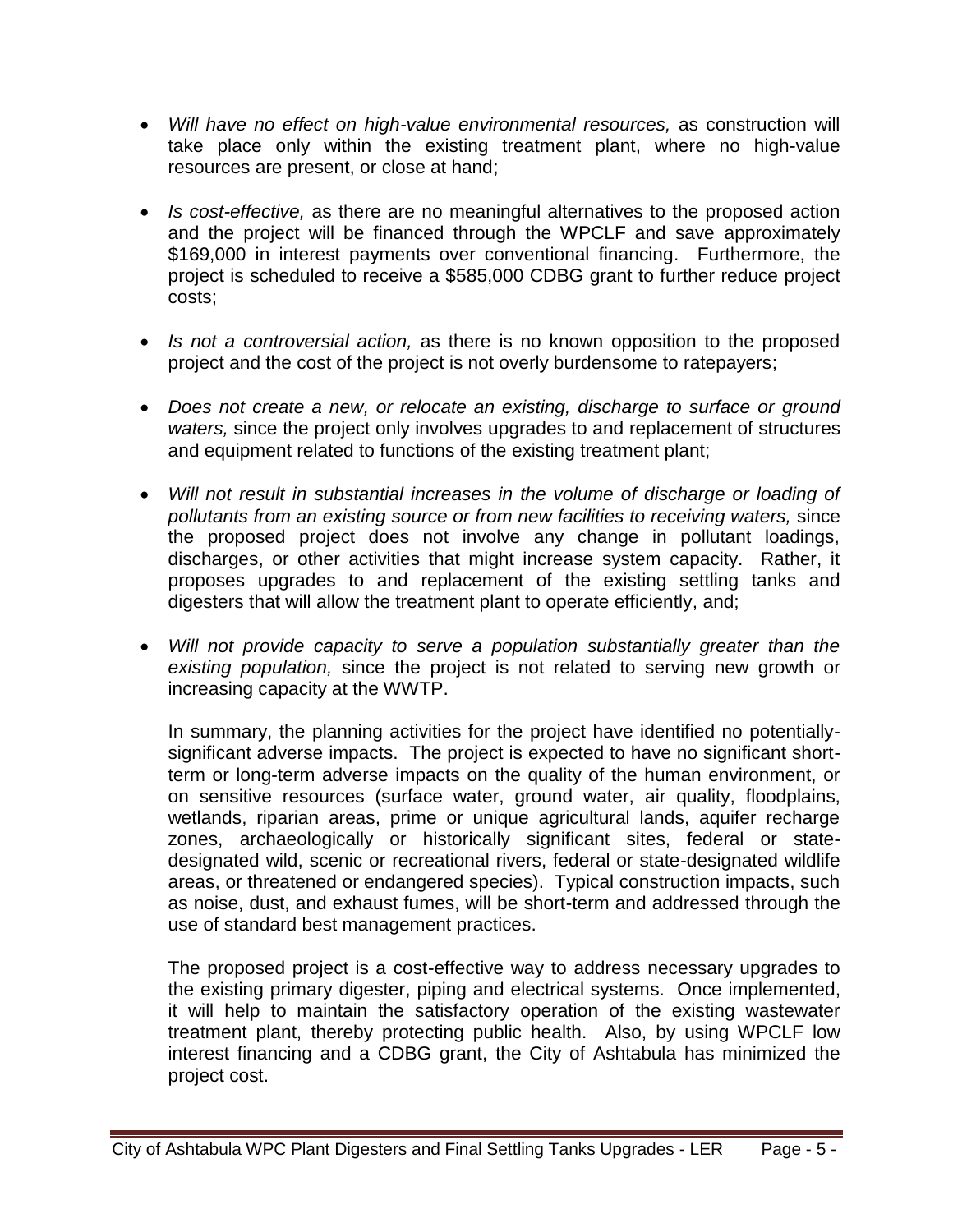### **I. For further information, please contact:**

R. Eric Schultz Division of Environmental & Financial Assistance Ohio Environmental Protection Agency P.O. Box 1049 Columbus, Ohio 43216-1049

Phone: (614) 644-3713 E-mail: [eric.schultz@epa.ohio.gov](mailto:eric.schultz@epa.ohio.gov)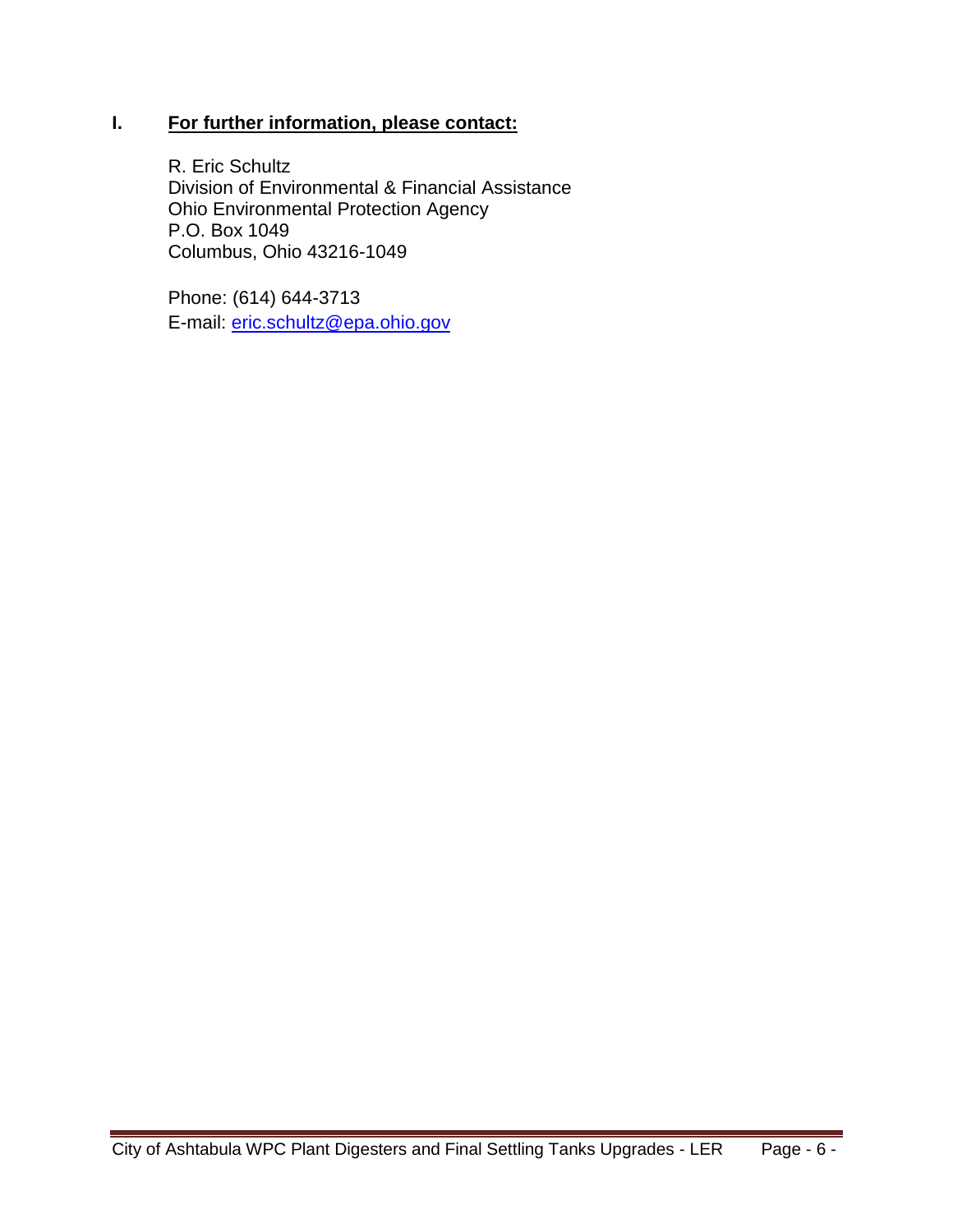

Figure 1: General project location in red.